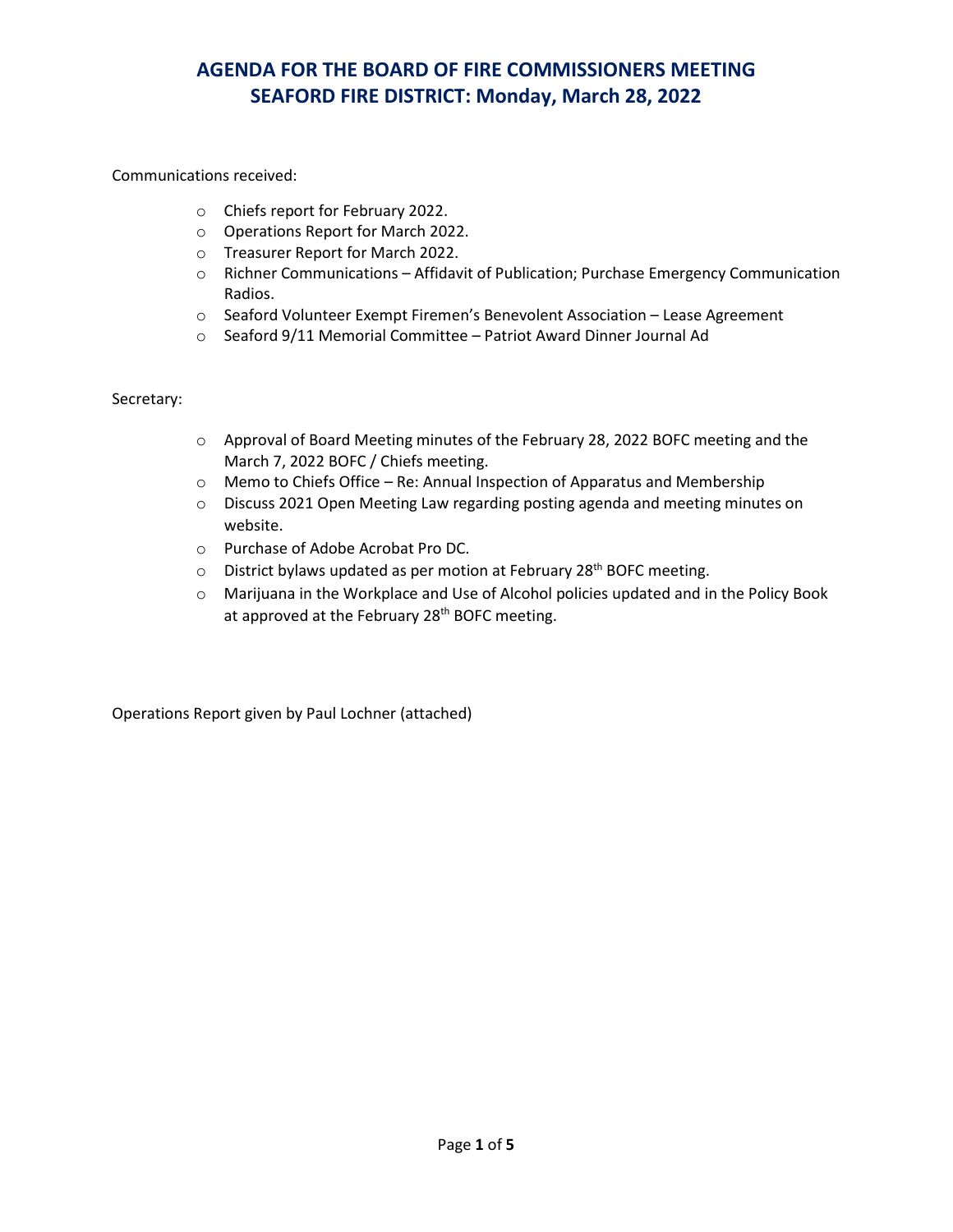Legal Report (Joe Frank)

Treasurer's Report

- o General Fund Warrant \_\_\_\_\_\_\_\_\_\_\_\_
- o Capital Fund \_\_\_\_\_\_\_\_\_\_\_\_\_\_\_\_
- o Audit Update:
- o Resolutions:

Old Business:

- o Request for Secretary Michael Foran to become a Notary.
- o Motion by Commissioner**UP 6. 2008** 2nd by Commissioner**UP 6. 2008** to have the following members attend AFDSNY Annual Meeting & Leadership Summit, May 4, 2022 – May 7, 2022 in Verona, NY.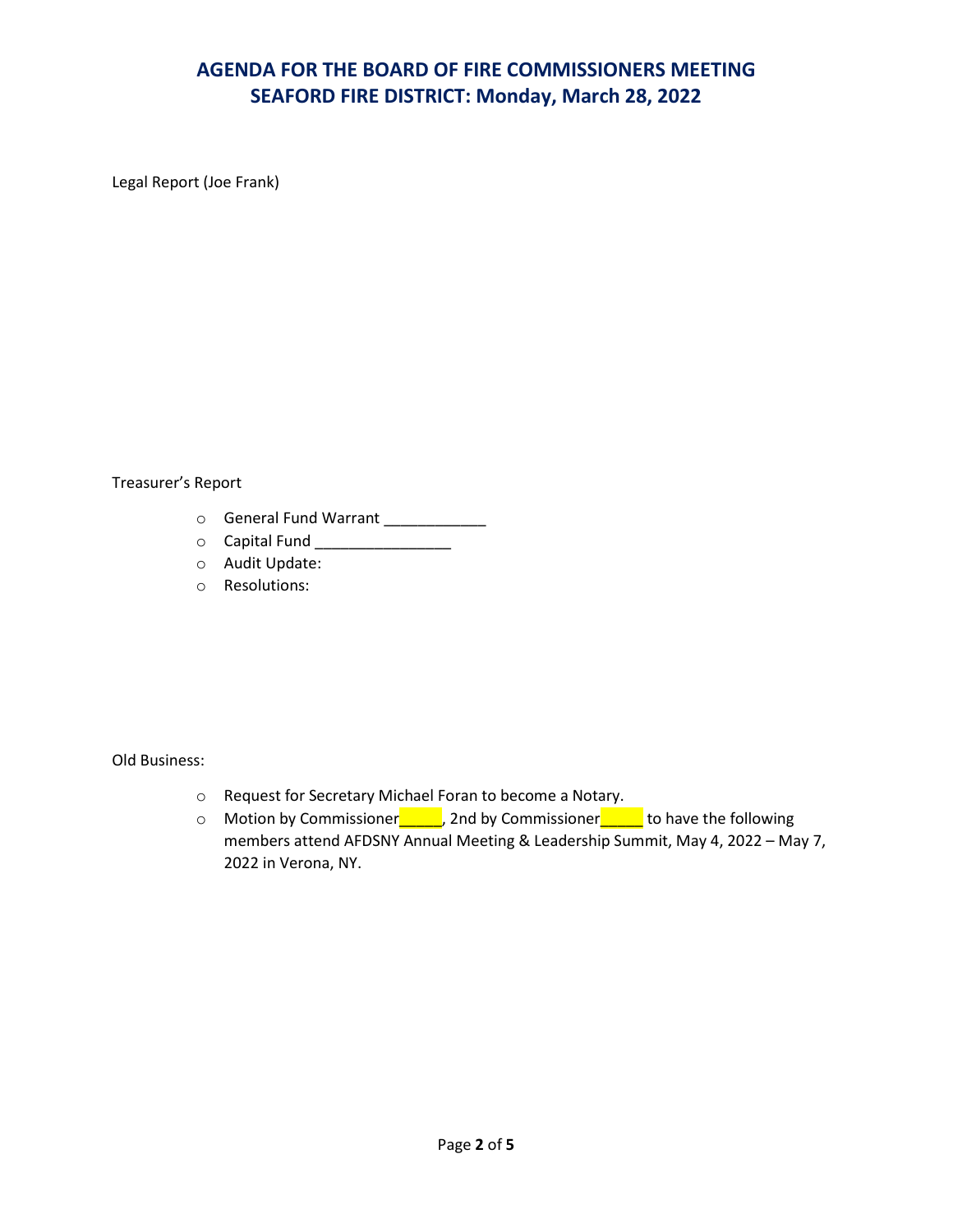Reports by Commissioner:

Chairman Robert Powell:

o Vehicle Maintenance / Portable Equipment

Vice Chairman Peter Mangiolino:

- o Uniforms / PPE
	- o Medicals, Medical Director
	- o EMS
	- o District Employees

Commissioner George von Glahn Jr.

- o Grants
- o Legal
- o Physical Fitness
- o Building Maintenance
- o Public Relations / Member Retention
- o LOSAP

Commissioner Silvio Bellissimo

- o Insurance
- o Travel
	- o AFDSNY Annual Meeting (See Old Business)
- o Inspection / Installation
- o Cell Phones
- o 3 Towns Training Center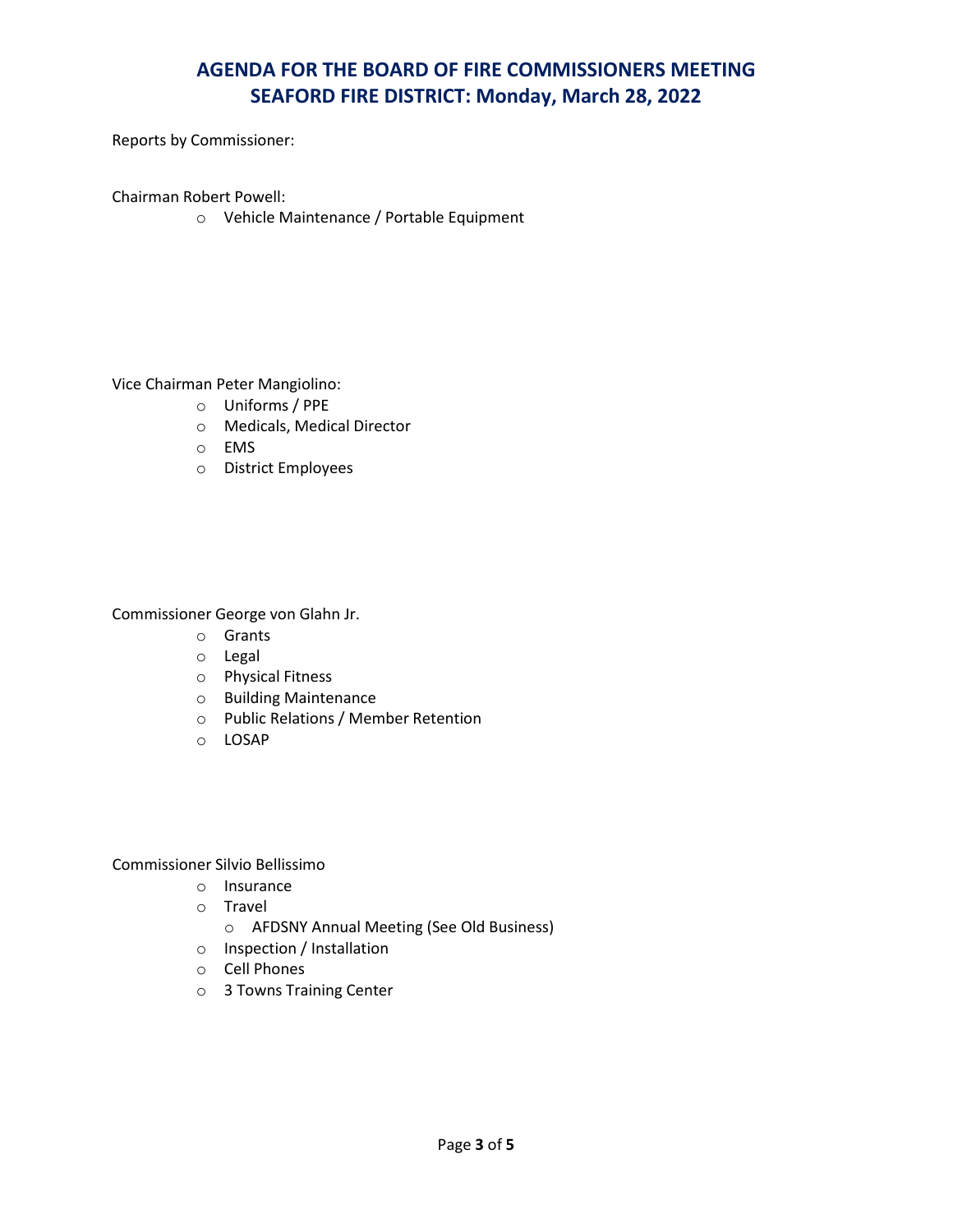#### Commissioner Michael Bellissimo

- o Communications, Radio, IT
- o Building Security
- o Fire Alarms
- o Financial Statements / Audit
- o Bylaws / Policies
	- o Cellular Telephone Policy
	- o Credit Card Policy
	- o Drug Testing Policy
	- o Line of Duty Injury Policy
	- o Paramedic Training Course Reimbursement

New Business:

- o Motion to install new shoreline AC Compressor on Ambulance 684 at a cost of \$3,479.72
- o Seaford Volunteer Exempt Firemen's Benevolent Association Lease Agreement
- o Seaford 9/11 Memorial Committee Patriot Award Dinner Journal Ad